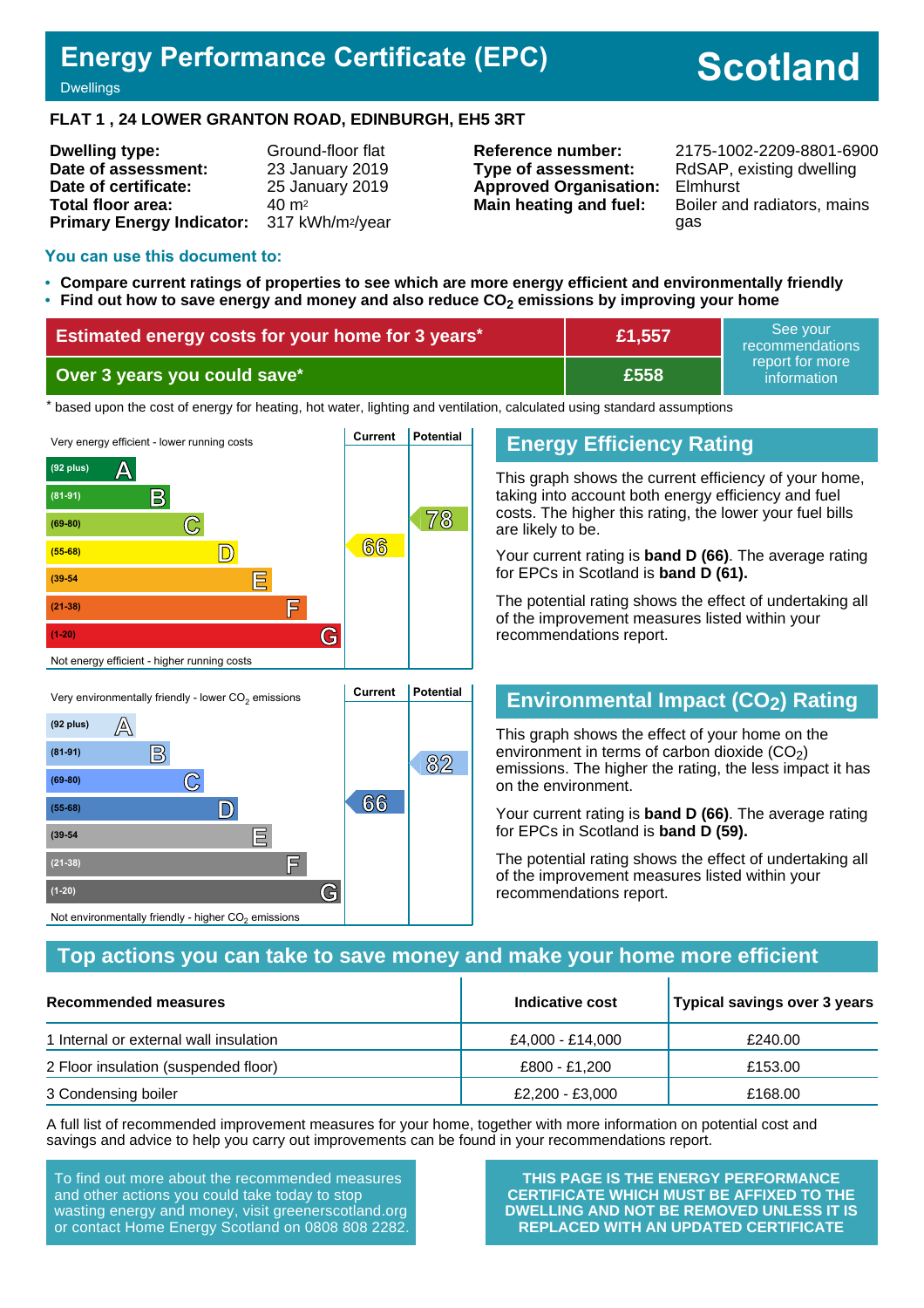#### FLAT 1 , 24 LOWER GRANTON ROAD, EDINBURGH, EH5 3RT 25 January 2019 RRN: 2175-1002-2209-8801-6900

# **Summary of the energy performance related features of this home**

This table sets out the results of the survey which lists the current energy-related features of this home. Each element is assessed by the national calculation methodology; 1 star = very poor (least efficient), 2 stars = poor, 3 stars = average, 4 stars = good and 5 stars = very good (most efficient). The assessment does not take into consideration the condition of an element and how well it is working. 'Assumed' means that the insulation could not be inspected and an assumption has been made in the methodology, based on age and type of construction.

| <b>Element</b>        | <b>Description</b>                                                | <b>Energy Efficiency</b> | Environmental |
|-----------------------|-------------------------------------------------------------------|--------------------------|---------------|
| Walls                 | Sandstone or limestone, as built, no insulation<br>(assumed)      | ★★☆☆☆                    | ★★☆☆☆         |
|                       | Sandstone or limestone, as built, partial<br>insulation (assumed) | ★★★☆☆                    | ★★★☆☆         |
| Roof                  | (another dwelling above)                                          |                          |               |
| Floor                 | Suspended, no insulation (assumed)                                |                          |               |
| <b>Windows</b>        | Fully double glazed                                               | ★★★☆☆                    | ★★★☆☆         |
| Main heating          | Boiler and radiators, mains gas                                   | ★★★★☆                    | ★★★★☆         |
| Main heating controls | Programmer, TRVs and bypass                                       | ★★★☆☆                    | ★★★☆☆         |
| Secondary heating     | None                                                              |                          |               |
| Hot water             | From main system                                                  | ★★★★☆                    | ★★★★☆         |
| Lighting              | Low energy lighting in all fixed outlets                          | *****                    | *****         |

# **The energy efficiency rating of your home**

Your Energy Efficiency Rating is calculated using the standard UK methodology, RdSAP. This calculates energy used for heating, hot water, lighting and ventilation and then applies fuel costs to that energy use to give an overall rating for your home. The rating is given on a scale of 1 to 100. Other than the cost of fuel for electrical appliances and for cooking, a building with a rating of 100 would cost almost nothing to run.

As we all use our homes in different ways, the energy rating is calculated using standard occupancy assumptions which may be different from the way you use it. The rating also uses national weather information to allow comparison between buildings in different parts of Scotland. However, to make information more relevant to your home, local weather data is used to calculate your energy use,  $CO<sub>2</sub>$  emissions, running costs and the savings possible from making improvements.

# **The impact of your home on the environment**

One of the biggest contributors to global warming is carbon dioxide. The energy we use for heating, lighting and power in our homes produces over a quarter of the UK's carbon dioxide emissions. Different fuels produce different amounts of carbon dioxide for every kilowatt hour (kWh) of energy used. The Environmental Impact Rating of your home is calculated by applying these 'carbon factors' for the fuels you use to your overall energy use.

The calculated emissions for your home are 56 kg  $CO<sub>2</sub>/m<sup>2</sup>/yr$ .

The average Scottish household produces about 6 tonnes of carbon dioxide every year. Based on this assessment, heating and lighting this home currently produces approximately 2.2 tonnes of carbon dioxide every year. Adopting recommendations in this report can reduce emissions and protect the environment. If you were to install all of these recommendations this could reduce emissions by 1.0 tonnes per year. You could reduce emissions even more by switching to renewable energy sources.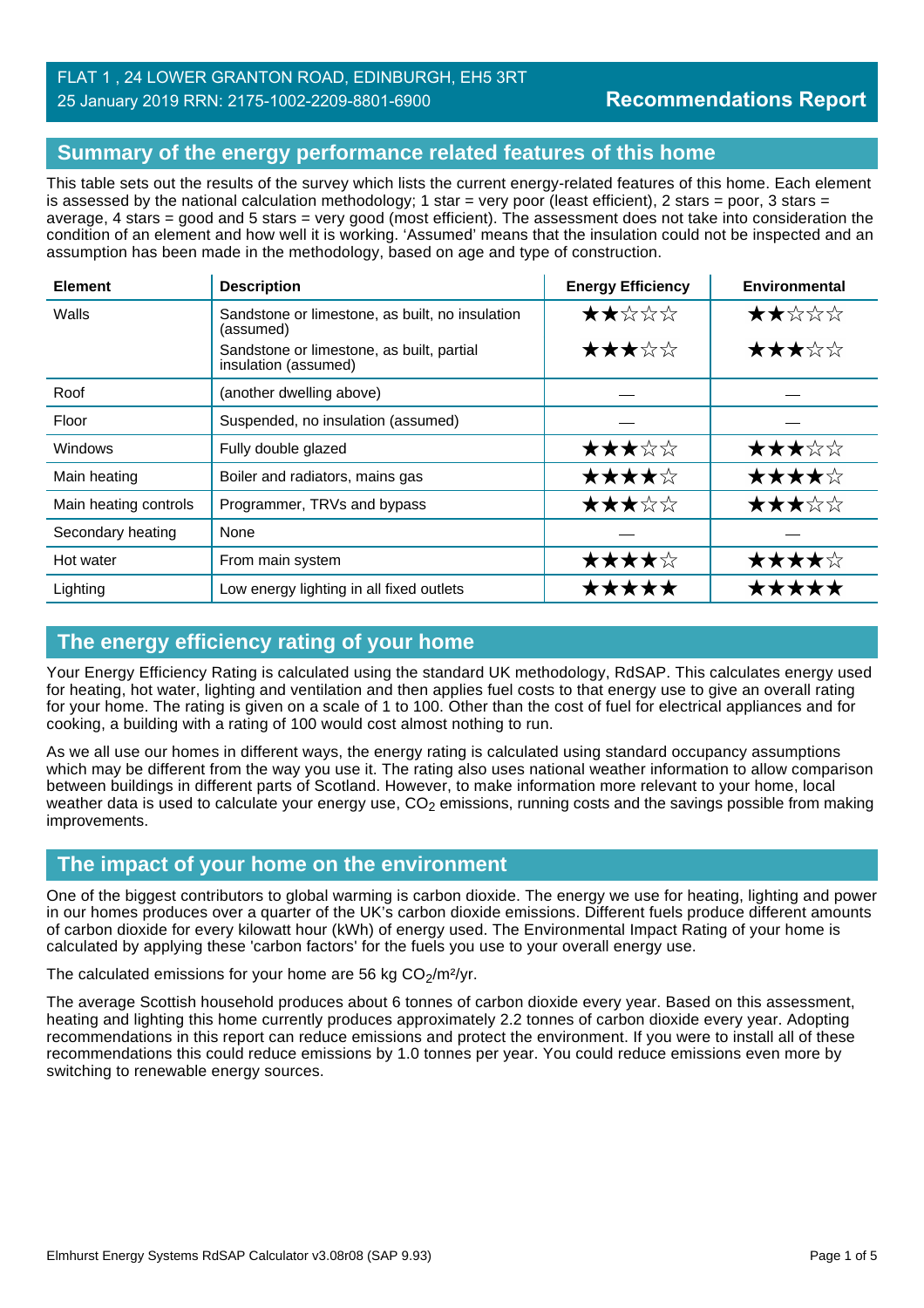# **Estimated energy costs for this home**

| <b>Editional citying accept the figure</b> |                             |                               |                                 |
|--------------------------------------------|-----------------------------|-------------------------------|---------------------------------|
|                                            | <b>Current energy costs</b> | <b>Potential energy costs</b> | <b>Potential future savings</b> |
| <b>Heating</b>                             | £1,203 over 3 years         | £687 over 3 years             |                                 |
| <b>Hot water</b>                           | £258 over 3 years           | £216 over 3 years             | You could \                     |
| Lighting                                   | £96 over 3 years            | £96 over 3 years              | save £558                       |
|                                            | Totals £1,557               | £999                          | over 3 years                    |

These figures show how much the average household would spend in this property for heating, lighting and hot water. This excludes energy use for running appliances such as TVs, computers and cookers, and the benefits of any electricity generated by this home (for example, from photovoltaic panels). The potential savings in energy costs show the effect of undertaking all of the recommended measures listed below.

#### **Recommendations for improvement**

The measures below will improve the energy and environmental performance of this dwelling. The performance ratings after improvements listed below are cumulative; that is, they assume the improvements have been installed in the order that they appear in the table. Further information about the recommended measures and other simple actions to take today to save money is available from the Home Energy Scotland hotline which can be contacted on 0808 808 2282. Before carrying out work, make sure that the appropriate permissions are obtained, where necessary. This may include permission from a landlord (if you are a tenant) or the need to get a Building Warrant for certain types of work.

|   |                                              |                        | <b>Typical saving</b> | <b>Rating after improvement</b> |                    |
|---|----------------------------------------------|------------------------|-----------------------|---------------------------------|--------------------|
|   | <b>Recommended measures</b>                  | <b>Indicative cost</b> | per year              | <b>Energy</b>                   | <b>Environment</b> |
|   | Internal or external wall insulation         | £4,000 - £14,000       | £80                   | $C$ 71                          | C 73               |
| 2 | Floor insulation (suspended floor)           | £800 - £1,200          | £51                   | $C$ 74                          | C77                |
| 3 | Replace boiler with new condensing<br>boiler | £2,200 - £3,000        | £56                   | $C$ 78                          | <b>B</b> 82        |

#### **Alternative measures**

There are alternative improvement measures which you could also consider for your home. It would be advisable to seek further advice and illustration of the benefits and costs of such measures.

- Biomass boiler (Exempted Appliance if in Smoke Control Area)
- Air or ground source heat pump

#### **Choosing the right improvement package**

For free and impartial advice on choosing suitable measures for your property, contact the Home Energy Scotland hotline on 0808 808 2282 or go to www.greenerscotland.org.

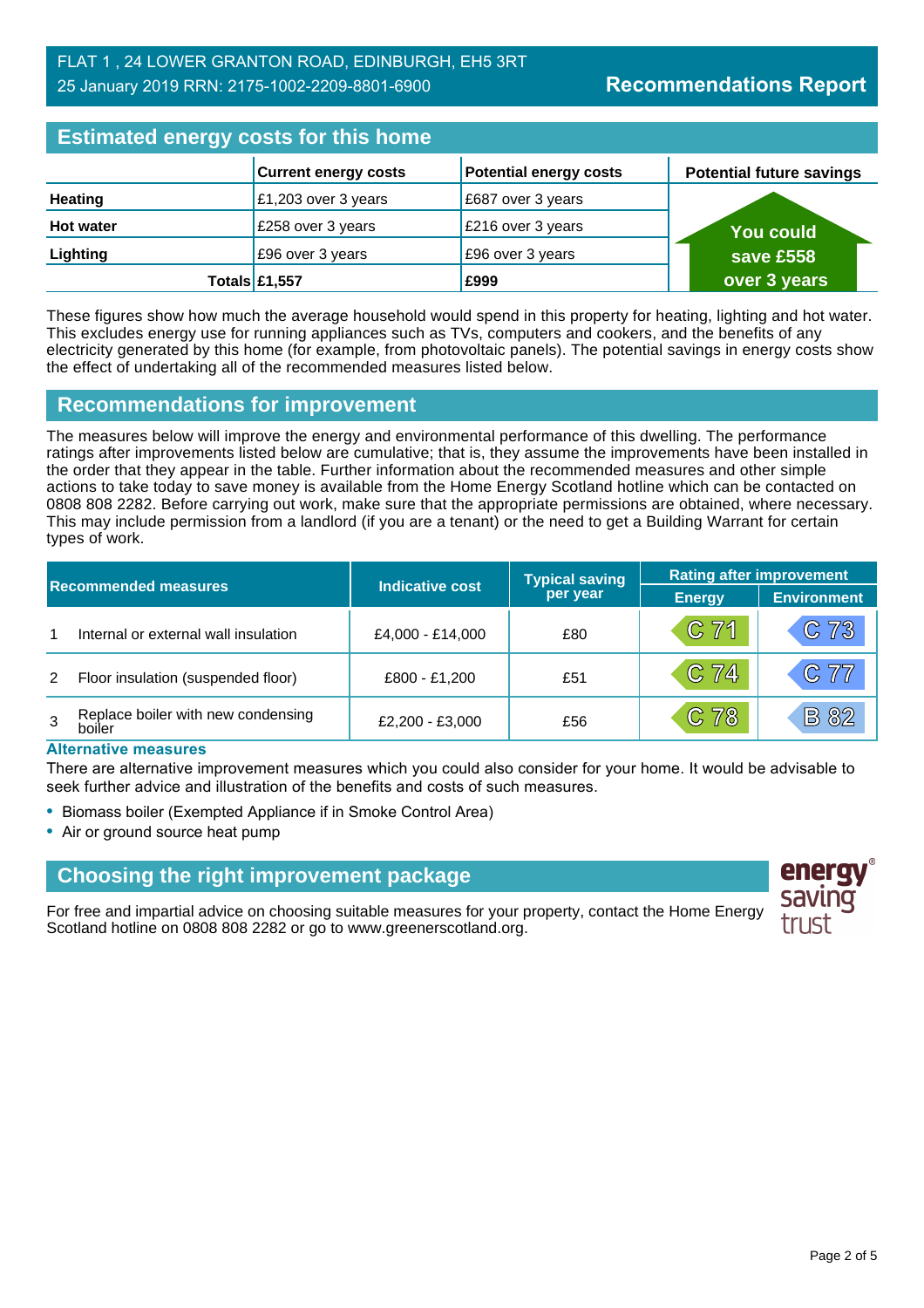#### **About the recommended measures to improve your home's performance rating**

This section offers additional information and advice on the recommended improvement measures for your home

#### **1 Internal or external wall insulation**

Internal or external wall insulation involves adding a layer of insulation to either the inside or the outside surface of the external walls, which reduces heat loss and lowers fuel bills. As it is more expensive than cavity wall insulation it is only recommended for walls without a cavity, or where for technical reasons a cavity cannot be filled. Internal insulation, known as dry-lining, is where a layer of insulation is fixed to the inside surface of external walls; this type of insulation is best applied when rooms require redecorating. External solid wall insulation is the application of an insulant and a weather-protective finish to the outside of the wall. This may improve the look of the home, particularly where existing brickwork or rendering is poor, and will provide longlasting weather protection. Further information can be obtained from the National Insulation Association (www.nationalinsulationassociation.org.uk). It should be noted that a building warrant is required for the installation of external wall insulation. Planning permission may also be required and that building regulations apply to external insulation so it is best to check with your local authority on both issues.

#### **2 Floor insulation (suspended floor)**

Insulation of a floor will significantly reduce heat loss; this will improve levels of comfort, reduce energy use and lower fuel bills. Suspended floors can often be insulated from below but must have adequate ventilation to prevent dampness; seek advice about this if unsure. Further information about floor insulation is available from many sources including www.energysavingtrust.org.uk/scotland/Insulation/Floor-insulation. Building regulations generally apply to this work so it is best to check with your local authority building standards department.

#### **3 Condensing boiler**

A condensing boiler is capable of much higher efficiencies than other types of boiler, meaning it will burn less fuel to heat this property. This improvement is most appropriate when the existing central heating boiler needs repair or replacement, however there may be exceptional circumstances making this impractical. Condensing boilers need a drain for the condensate which limits their location; remember this when considering remodelling the room containing the existing boiler even if the latter is to be retained for the time being (for example a kitchen makeover). Building regulations generally apply to this work and a building warrant may be required, so it is best to check with your local authority building standards department and seek advice from a qualified heating engineer.

#### **Low and zero carbon energy sources**

Low and zero carbon (LZC) energy sources are sources of energy that release either very little or no carbon dioxide into the atmosphere when they are used. Installing these sources may help reduce energy bills as well as cutting carbon.

**LZC energy sources present:** There are none provided for this home

#### **Your home's heat demand**

You could receive Renewable Heat Incentive (RHI) payments and help reduce carbon emissions by replacing your existing heating system with one that generates renewable heat and, where appropriate, having your loft insulated and cavity walls filled. The estimated energy required for space and water heating will form the basis of the payments. For more information go to www.energysavingtrust.org.uk/scotland/rhi.

| <b>Heat demand</b>           | <b>Existing dwelling</b> | Impact of loft<br>insulation | Impact of cavity<br>wall insulation | Impact of solid wall<br>insulation |
|------------------------------|--------------------------|------------------------------|-------------------------------------|------------------------------------|
| Space heating (kWh per year) | 4.908                    | N/A                          | N/A                                 | (1.418)                            |
| Water heating (kWh per year) | 1.541                    |                              |                                     |                                    |

#### **Addendum**

This dwelling has stone walls and so requires further investigation to establish whether these walls are of cavity construction and to determine which type of wall insulation is best suited.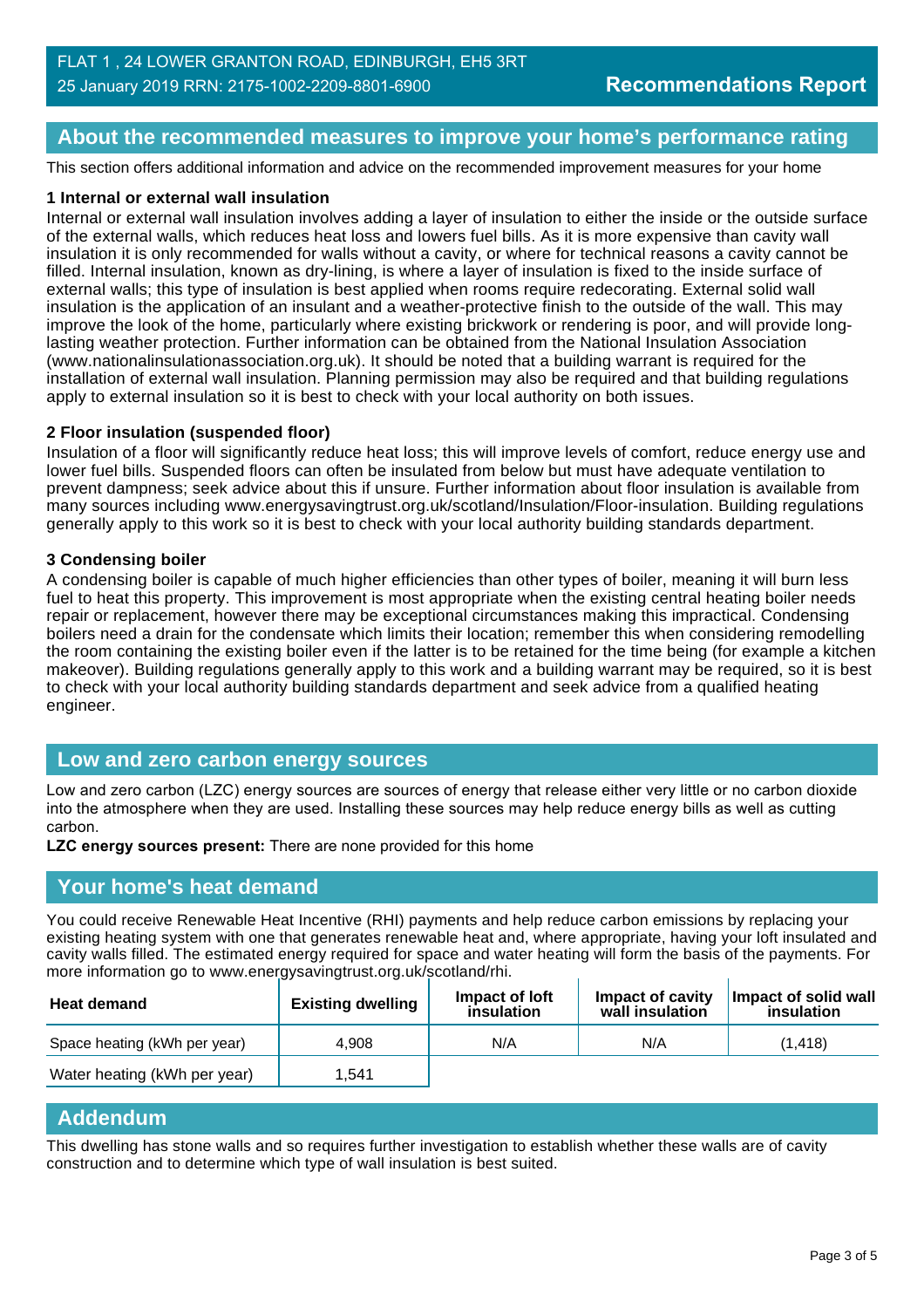#### FLAT 1 , 24 LOWER GRANTON ROAD, EDINBURGH, EH5 3RT 25 January 2019 RRN: 2175-1002-2209-8801-6900

# **About this document**

This Recommendations Report and the accompanying Energy Performance Certificate are valid for a maximum of ten years. These documents cease to be valid where superseded by a more recent assessment of the same building carried out by a member of an Approved Organisation.

The Energy Performance Certificate and this Recommendations Report for this building were produced following an energy assessment undertaken by an assessor accredited by Elmhurst (www.elmhurstenergy.co.uk), an Approved Organisation Appointed by Scottish Ministers. The certificate has been produced under the Energy Performance of Buildings (Scotland) Regulations 2008 from data lodged to the Scottish EPC register. You can verify the validity of this document by visiting www.scottishepcregister.org.uk and entering the report reference number (RRN) printed at the top of this page.

| Mr. Fergus Mair     |
|---------------------|
| EES/009437          |
| Graham & Sibbald    |
| 11 Manor Place      |
| Edinburgh           |
| EH3 7DL             |
| 0131 225 1559       |
| edinburgh@g-s.co.uk |
| No related party    |
|                     |

If you have any concerns regarding the content of this report or the service provided by your assessor you should in the first instance raise these matters with your assessor and with the Approved Organisation to which they belong. All Approved Organisations are required to publish their complaints and disciplinary procedures and details can be found online at the web address given above.

#### **Use of this energy performance information**

Once lodged by your EPC assessor, this Energy Performance Certificate and Recommendations Report are available to view online at www.scottishepcregister.org.uk, with the facility to search for any single record by entering the property address. This gives everyone access to any current, valid EPC except where a property has a Green Deal Plan, in which case the report reference number (RRN) must first be provided. The energy performance data in these documents, together with other building information gathered during the assessment is held on the Scottish EPC Register and is available to authorised recipients, including organisations delivering energy efficiency and carbon reduction initiatives on behalf of the Scottish and UK governments. A range of data from all assessments undertaken in Scotland is also published periodically by the Scottish Government. Further information on these matters and on Energy Performance Certificates in general, can be found at www.gov.scot/epc.